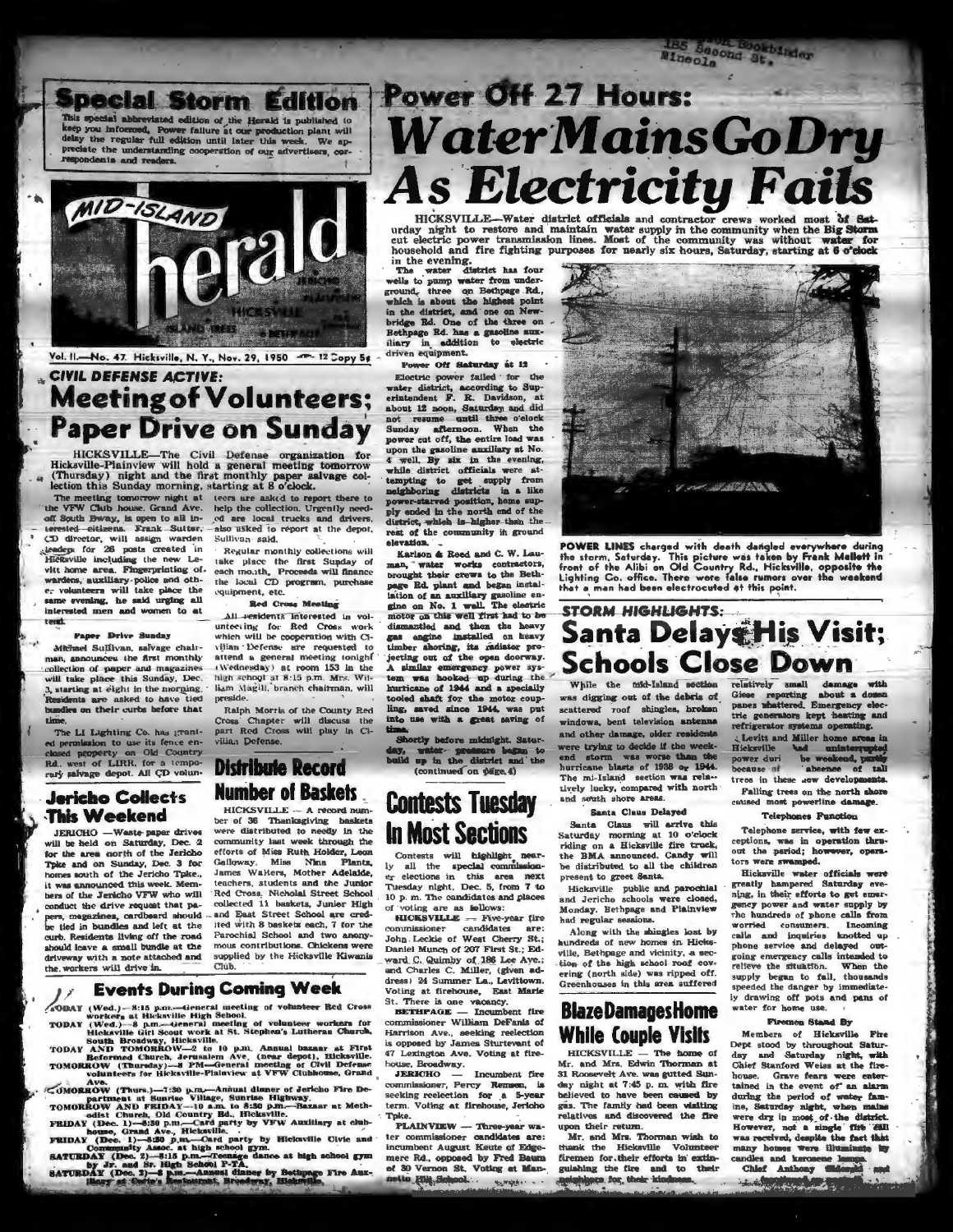PACE 3 MID ISLAND HERALD, NOVEMBER 27, 1960"



MISS CAROLE GRONBACH of 23 Center St., Hicksville, was mean Control of the Meadure of the Meadure Control of the Catalogue of the Meadure Control Triangle Chapter of the Control of Triangle Chapter Chapter Chapter (September 2014) (1915) (1916) (1916) (1916) (1916) (1916) (191 guardian.

# **Boy Scout Troop 91 Makes Rapid Strides**

**SALE 10% OFF** 

**All Cortley's Frozen Foods** 

**Cising Out Stock** 

A. BUONAGURA

The Rev. George M. Bittermann has graciously given permission to its sponsoring institution and the لقبيد which has both a stage and small basketball court.

106 B ...

FOR

 $\bullet$ 

Christmas

**C** Leather Jackets

**. Hats by Young's** 

**O** Belts, Jewelry

**• Pajamas** 

**O** Umbrellas

**Gloves** 

**Slacks** 

**TO HIRE** 

**TUXEDOS** 

FULL DRESS<br>CUTAWAYS

With the splendid cooperation of use the second floor of the old Rev. Lawrence Ballweg, the new Binner, Historian, on second that we the out englisherhood Scout Commissioner (Greenless, Trustee,

Some of the highlights of Troop the Junior officers, Troop 91 is on National Laboratory discusses 91 activities since June have been its way to again take its place

**from** 

*O GIFT CERTIFICATES* 

120 Broadway, Hicksville

We Carry A Complete Line Of Arrow \* McGregor

Van Heusen \* Meyers Make \* Swank \* Botany

**MEN'S SHOP** 

l Ties

**Edward's Men's Shop** 

OPEN FRIDAY & SATURDAY UNTIL 9 P. M.

**Hosiery** 

Sweaters

**. • Handkerchiefs** 

Phone: Hicksville 3-1484

As Beloved Queen of Triangle

As Deliver of History of Tiends and relatives<br>A vary large gathering of friends and relatives<br>Awifichaeld.the installation of Miss Carole Grombach<br>an Biologed Queen of Meadowhood. Triangle,<br>DES, at the Westbury Masonic Tem

Carole Grombach Installed

and Mother of the Triangle, assisted by Mrs.<br>Ethel Binner, Jr., Deputy. Ethel Binner was the Marshal and Jane Greenless was Assistant Marshal and Jane Greenless was acting for the ceremonies. June Eichler was acting Chaplain, Carole Gettleman was soloist and Mrs Elsie Brandt was acting musician.

Past Queens June Eichler, Pat Marrs Moseman, nearly cleaning and one of large Trust-<br>color chrysnibenums with a long blue asset color chrysnibenums with a long blue asset with site<br>retains the stars. The Queen carried yellow at the divisor of the flower<br>chrysnib s.lver stars along the path.

The crowning was one by the methods and the leftery, Long Island City.<br>The crowning was one by the Brookhaven Laboratory will be tery, Long Island City. Queen's mother. The new Queen was the recip-open for public inspection soon<br>ient of many lovely gifts. The and advised parents to attend in<br>Temple was beautifully decorated order that they might teach their with autumn leaves, large yellow children something of atomic enchrysanthemums and winter as ergy. tezi Mr. and Mrs. Ernest Theiss who

**OBITUARY** 

died together in a Long

The Rev. George M. Bittermann with the submitted a troop quoding the intensity of the cycle and deal camp site. by the forest installed include, were scheduled to discuss "Our the Holy Name Society of St. Ig. Point: Washi Other officers installed includ- were scheduled to discuss "Our bara Barnett, Standard Bearer; It was announced that there Carole Marra, Marshall; Esther will be no December meeting. Wood, Assistant Marshal; Ethel Dolores and John Barnes

headed by Werner Rompell, as- TALKS ON BROOKHAVEN LAB sistant scoutmaster Ken Walz and Lee Gemmel of the Brookhaven John Barnes of 105 Wantagh Ave. "Work of the Brookhaven Atomic summer camp at Wauwepex, pil-hamong the leading Scout Troops Energy Research Lab" at a meet<br>grimage to Teddy Roosevelt's of Nassau County. ... ing of the Nicholai Street Schoo ing of the Nicholai Street School P-TA Thursday, Nov. 16 at the school. He demonstrated, by the use of a Geiger counter, amount of radioactive elements present all the time

> A piece of uranium in the shaha There is used in the suspending to weight a few ounces was passed<br>among the audience who discover-**Hicksville** ed it weighed about four pos



**PHONE** exchang<br>Messages<br>prione from h arrang<br>cail Hicks

 $MID - B$ - Service<br>hame, off<br>phone Hl

**MIMEOG** 

winecod<br>letters.<br>162 Broad

**UPHOLS** webbed,<br>your own<br>teed. Tele INSURAN

McManu<br>ing, 64 I<br>ter, Phon McMa

D & S spe

ing mail

**TENOR S** 

buy or<br>Hicksville

FOUR O

GROUP O girls w<br>able rates<br>Phone Hi

 $1950 -$ 

ery lov<br>-- Com<br>-- Pace

Ere<br>Big disc

206 Old

**Astenti** 

ve hav<br>er Se<br>speake<br>her ey

lon cow<br>Beautifi<br>told fro<br>guarant

206 Old

Leg

 $P$ **U**<sub>B</sub>

ANNI

HICK

I<br>Notice is

suant to  $\#175$  the Hicksville

Hicksville<br>held at t<br>Street, H<br>Bay, Nas<br>5th DAV<br>at 7:00<br>electing comer for<br>sioner for<br>The po

sioner ray<br>refer to<br>durs of<br>10:00 P.

Nomini<br>the Fire at such E<br>TION sij

fied vote

to the day

HH GH<br>CH GH<br>ATTEST<br>FRED SONER<br>SIONER

F

band fo season. A<br>lings. Pho

**SITU** 

MR. AND MRS. VICTOR DIMATTIA of Lottie mik. ANU MKS. VIGIUN MUMANITA OT LUTHE ANG. Hicksville, were married on Oc. 29 of St.<br>Brigid's Church, Westbury. The bride is the<br>former Miss Agnes Long, dasglate of MR, and<br>Mrs. Harry Lung of Fifth St., Westbury. The<br>groo Photol.

> Donna; five children, Edward Fonte, Mrs. Diletta Meega, M Irma Kent, Mrs. Philomel Hicks Kent, Mrs. Philomel Hicks grandehildren. Funeral arrange-<br>ments were by Thomas Dalton of **Floral Park**

**Otfo Muller** 

PLAINVIEW-Otto Muller of Barnum Ave. died on Nov. 23 Meadowbrook Hospital at the age of 71. Born in Germany, he is survived by a daughter, Mrs. Anna Mac Ellis of Bellmore. Religious services were held Sunday, t the Mowen Funeral Home in Hicksville with the Rev. Howard Rogers officiating. Final services LEVITTOWN - Dolores and will be held in Philadelphia.

#### Julia O'Hagan Rail Road crash, Thanksgiving

Eve, near Kew Gardens. Funeral BETHPAGE -Mrs. Julia O'Hagan. 79, of 755 Stewart Ave., died Dalton Chapel, 33 West Marie St., Hicksville, Saturday. The Rev. on Nov. 25. A solemn requiem Mass was said at St. Martin of Robert Barnwell of St. Bernard's Tours R. C. Church yesterday (Tuesday). Interment was at St. Catholic service for Mrs. Barnes John's Cemetery, Queens.<br>She is survived by two daugh and the Rev. Edward Stammel of the Hickeville Trinity Lutheran

one is survived by two usem-<br>ters, Mae O'Hagan of Behipage,<br>Mrs. Sue Stolz of West Hemp-<br>stead, and a son, Joseph, of Ja-<br>maica; three grandchildren and<br>two treat-grandchildren. Church held Lutheran services for

#### **CARD PARTY WINNERS**

High scorers were named today for the card party given by the<br>Court Queens of Angels, Catholic Daughters, at Hicksville on Nov, 15. Carolyn Klevanosky and Brigid Fee were co-chairmen of the affair. Diana Panciroli was high in pinochle, E. F. Rhodes in bridge. Lillian Doran in bunco, Mae Maggi in canasta. M. Douglas won the door prize; Frances Kluepfel the special award and Catherine Shartika was the first non-player.

A Christmas party for members<br>of the Ladies' Aid Society of the Trinity Lutheran Church. Hicksat St. Ann's Church, Garden City. ville, will be hald Tuesday, Dec.<br>5, at the church at 2:15 p.m. Interment was at Calvary Ceme-**Mid-Island Herald** 

Published each wee ich week on Wednesday at Hicksville, Eong Island, N. Y.,<br>for the Mid-Island community.<br>FRED J. NOETH, Editor and Pulisher MARY HAUGHEY, Assistant Editor<br>MARY HAUGHEY, Assistant Editor<br>HOWARD FINNEGAN, Sports Editor WARREN RAYMER, Aderlising Address correspondence to P. O. Box 306

Office: 162 Broadway, Hicksville

Telephone Hicksville 3-1400 - Hicks: 3-0346<br>S P O N S O R three years, payable in advance. Single copies on newsstands 5 cents; by mail 10 cents.

Entered as second class matter at Hicksville, L.I., N.Y., Post Office, Jan. 24, 1949.

with color waven starting will not be liable for errors appearing<br>in any advertising beyond the cost of the space occupied by the error.<br>Momber of Massau County Press Association.



 $\bullet$  f

 $\left(\bigotimes_{i=1}^{n} \sigma_i \right)$ 

**EX WACON SERVICE** 

**REPAIR**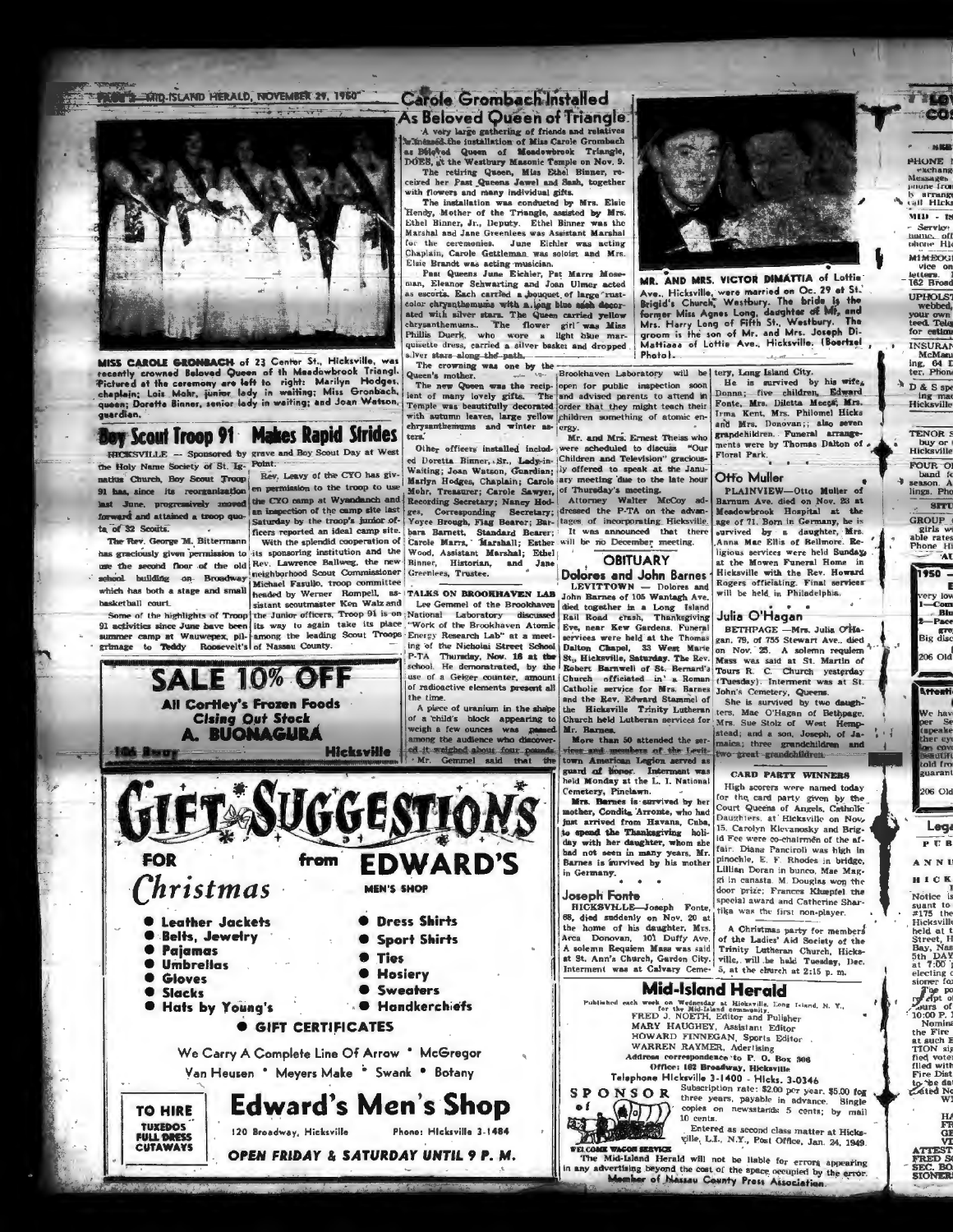

ATTEST:<br>FRED SCHAEFFLER,<br>SEC. BOARD OF FIRE COMMIS-

lie Sŧ.

nd<br>he

Dî.

**Lel** 

fe<sub>á</sub>

**brd** 

rs.<br>cks

ren

re-

 $\overline{ot}$ 

of

the

r is<br>Irs.

Re.

iax

Ŧ.

ard

.<br>.

Ha-

iied<br>iem

of

day

St.

gh-

uge.

np-Ja-

and

day

the

olfe

iov.

rig-

af-

 $\ln$ 

lge.

ag-

.<br>Ne

the ar-

يسما the

the. bee.

 $\log$ 

agle

nail

ek<mark>s-</mark><br>949.

.<br>Mng

ndr.

SEC. BOA<br>SIONERS.

FLER. William Braun<br>FFIRE COMMIS-BOARD OF FIRE COMMIS-<br>11-15, 22, 29 Harold Smith, Secretary.

A. A. Lang<br>S. J. Greco

TO TAKE OUT

**PHONE** 

**HI 3-3110** 

87 Broadway, Hicksville<br>Phone HI-3-1135